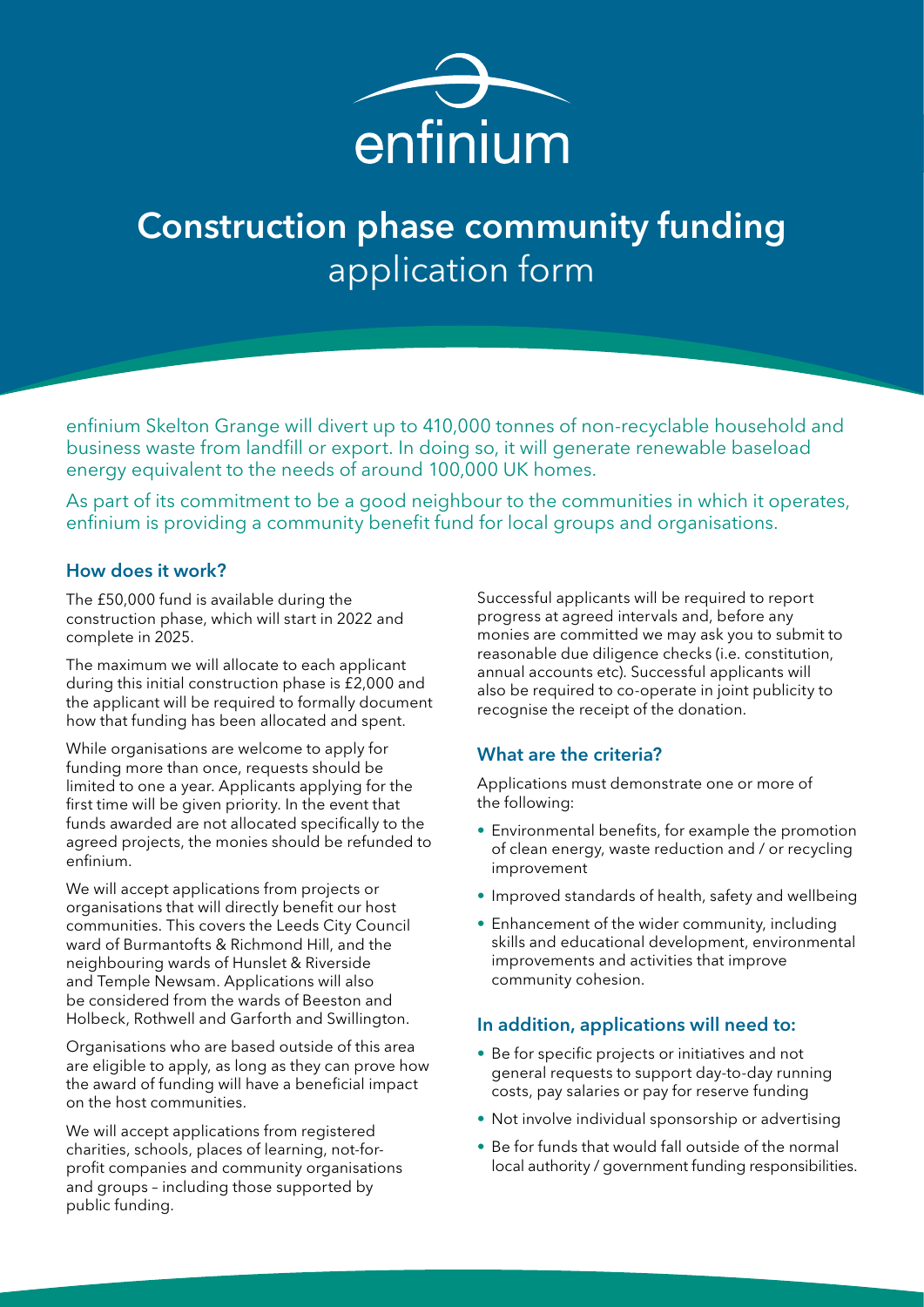

|  | <b>About your organisation:</b> |
|--|---------------------------------|
|  |                                 |

| NAME OF GROUP OR ORGANISATION:                                               |  |  |  |
|------------------------------------------------------------------------------|--|--|--|
|                                                                              |  |  |  |
| LOCATION OF GROUP OR ORGANISATION:                                           |  |  |  |
|                                                                              |  |  |  |
| <b>GEOGRAPHICAL LOCATION TO BENEFIT FROM PROPOSED PROJECT OR INITIATIVE:</b> |  |  |  |
|                                                                              |  |  |  |
| ARE YOU A REGISTERED CHARITY? YES NO .                                       |  |  |  |
| CHARITY NUMBER (if applicable)<br>VAT NUMBER (if applicable):                |  |  |  |
|                                                                              |  |  |  |
| ARE YOU: PROFIT MAKING? • NOT FOR PROFIT? (please mark as applicable)        |  |  |  |
| <b>NAME OF APPLICANT:</b>                                                    |  |  |  |
|                                                                              |  |  |  |
| <b>ADDRESS OF APPLICANT:</b>                                                 |  |  |  |
|                                                                              |  |  |  |
| <b>TELEPHONE / MOBILE:</b>                                                   |  |  |  |
|                                                                              |  |  |  |
| EMAIL:                                                                       |  |  |  |
|                                                                              |  |  |  |
| WEBSITE:                                                                     |  |  |  |
|                                                                              |  |  |  |
|                                                                              |  |  |  |
| Eundinar                                                                     |  |  |  |

Funding:

TITLE OF PROJECT OR INITIATIVE:

DESCRIPTION OF HOW AND WHEN FUNDING WILL BE USED: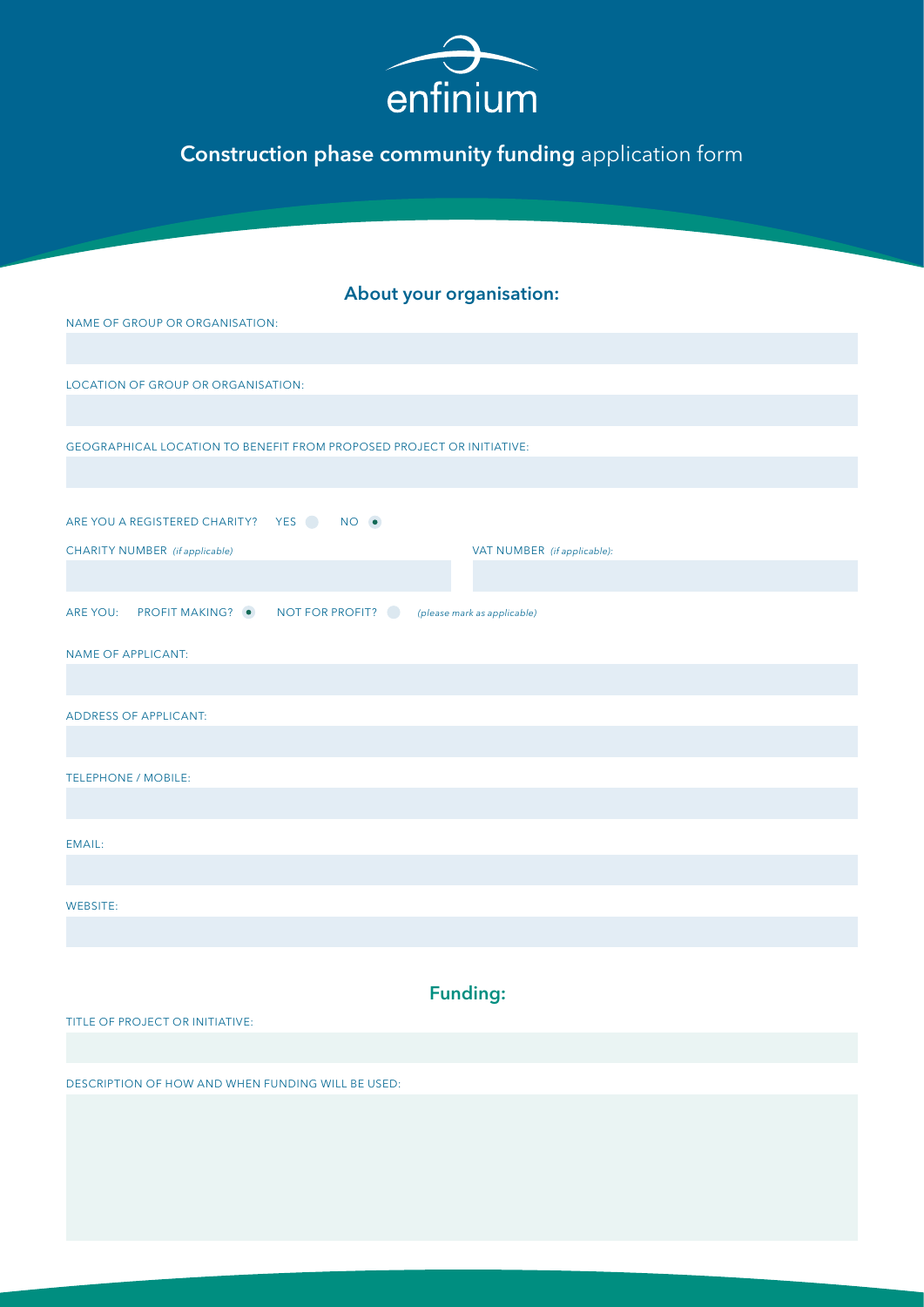

### Funding:

PLEASE EXPLAIN THE BENEFITS THAT WOULD BE TRIGGERED BY AN AWARD OF FUNDING:

HOW DOES YOUR APPLICATION LINK TO OUR PUBLISHED AWARD CRITERIA?:

HAVE YOU APPLIED FOR ANY FUNDING FROM OTHER SOURCES? (IF YES, PLEASE GIVE DETAILS):